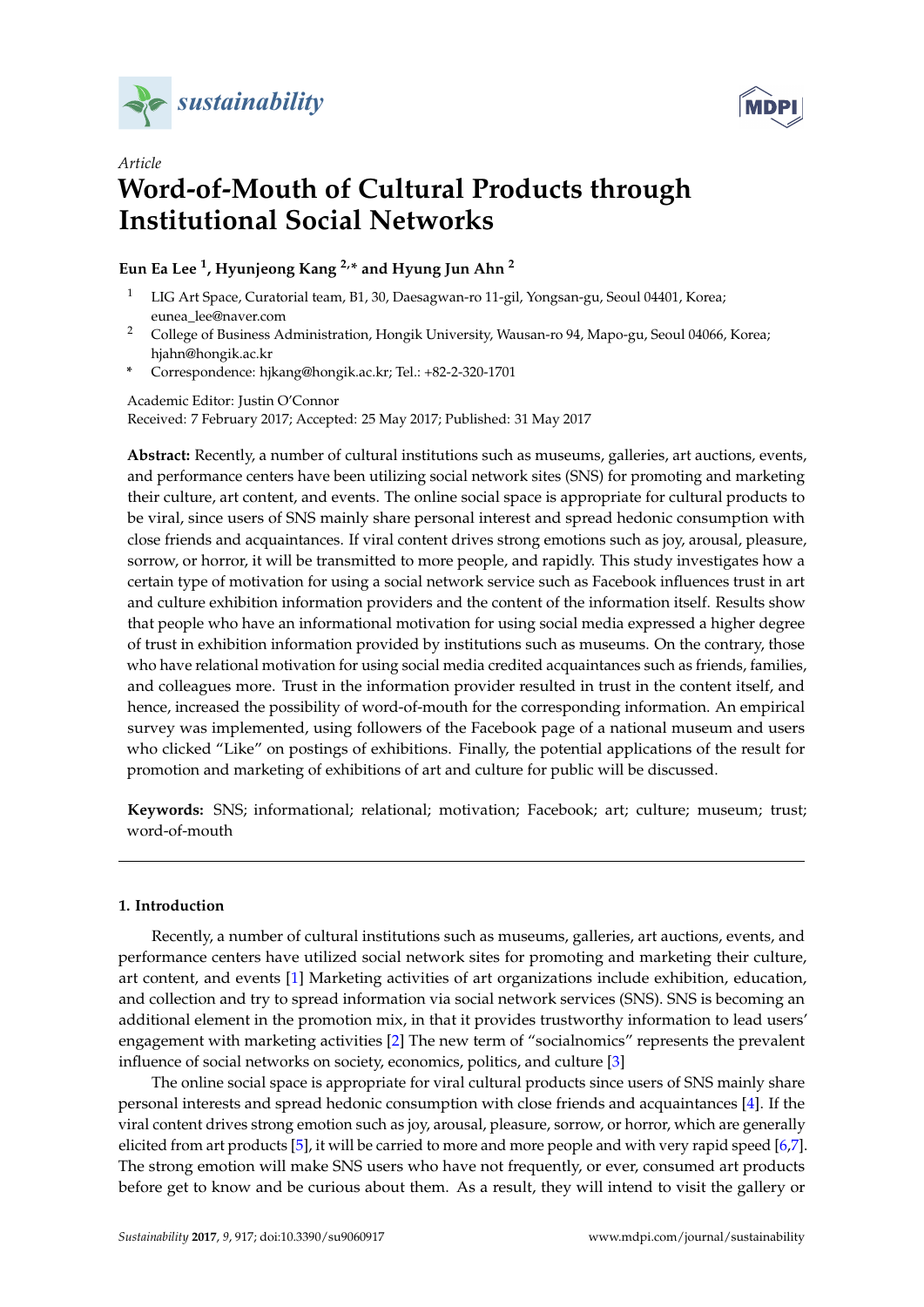museum as they are exposed to more and more information on art products and they share more and more information with others. However, there is a lack of research explaining how SNS fits for art product marketing and what type of motivation and trust exist before and after SNS use.

Before this study finds the effect of SNS on art institutions' marketing activities, it needs to figure out why they use SNS in the first place. The motivation to engage in SNS is different from one institution to another and it will lead to different responses to the same information provided on social network sites. For instance, those who are willing to pursue fulfillment of their affective experience online will like, share, or post the art product information more actively. On the contrary, those who look only for information online will respond less to the emotional arousal that is frequently delivered by artistic content. If this study can verify the relationship, art institutions will be able to recognize who they should target and encourage to visit and consume their art content.

In addition, the degree of trust users will build from interaction with SNS will change their behavioral response. The more they trust the information on SNS, the more they will intend to visit and consume art products. The source of information will plays a critical role in how much trust users develop. Information from institutions or from meaningful others will have a different effect on trustworthiness. Certainly, this study is expected to fill the gaps of previous research and to find antecedents and postcedents in the process of SNS and art marketing. Finally, the result of this study is believed to give rise to greater utilization of art institutions' SNS marketing in order to facilitate more public consumption.

Institutions, such as a museums, generally deliver history of art and culture to society and the community in order to reflect on previous achievements and to plan how culture will be sustained in the future. Sustainability is one of the most critical values in the management of a museum. The online social network service will have facilitated the communication between cultural heritage and citizens of the community. In this study, we will look closely the dynamics of institutional SNS and the intention to consume the cultural products when they have different motivation to use SNS.

Current research investigates the relationships between usage motivation for SNS and trustworthiness of the exhibition information provider or content, which is drawn from previous literature theorizing museums' SNS utilization. Facebook's page service is especially explored since it is the most representative SNS in the world and highlights relationship building between those who may be meaningful to one another. An online survey is employed in order to collect responses from actual participants of the Facebook page owned by a national museum of modern art. Further, the theoretical explanation of a hypothetical relationship among constructs and statistical results of data analysis is provided. Finally, the practical implications and direction of future research will be discussed.

## **2. Literature Review**

## *2.1. Social Network Service in Art and Culture Domain*

Recently, a growing number of museums and galleries are using SNS for marketing and as a communication channel for interaction with audiences. This results from the fact that SNS users are exploding throughout the world and the effect of the new communication vehicle is prevalent in every aspect of social activities.

The benefits of employing SNS in museums are represented in two ways. First, museums can expand the scope of contacts with present and future customers via SNS [\[8\]](#page-13-5). SNS provides useful means to not only sustain strong ties with existing customers but also to reach out to those with weak ties because of geographical and social distance. That is, those having strong ties with museums could connect their acquaintances with the institution by sharing exhibition information through SNS. In addition, SNS may build up not only the relationship between museums and audiences but also relationships among audiences. Since museums are institutions that are supported by public users such as donators, contributors, volunteers, it is very important to maintain the relationship with them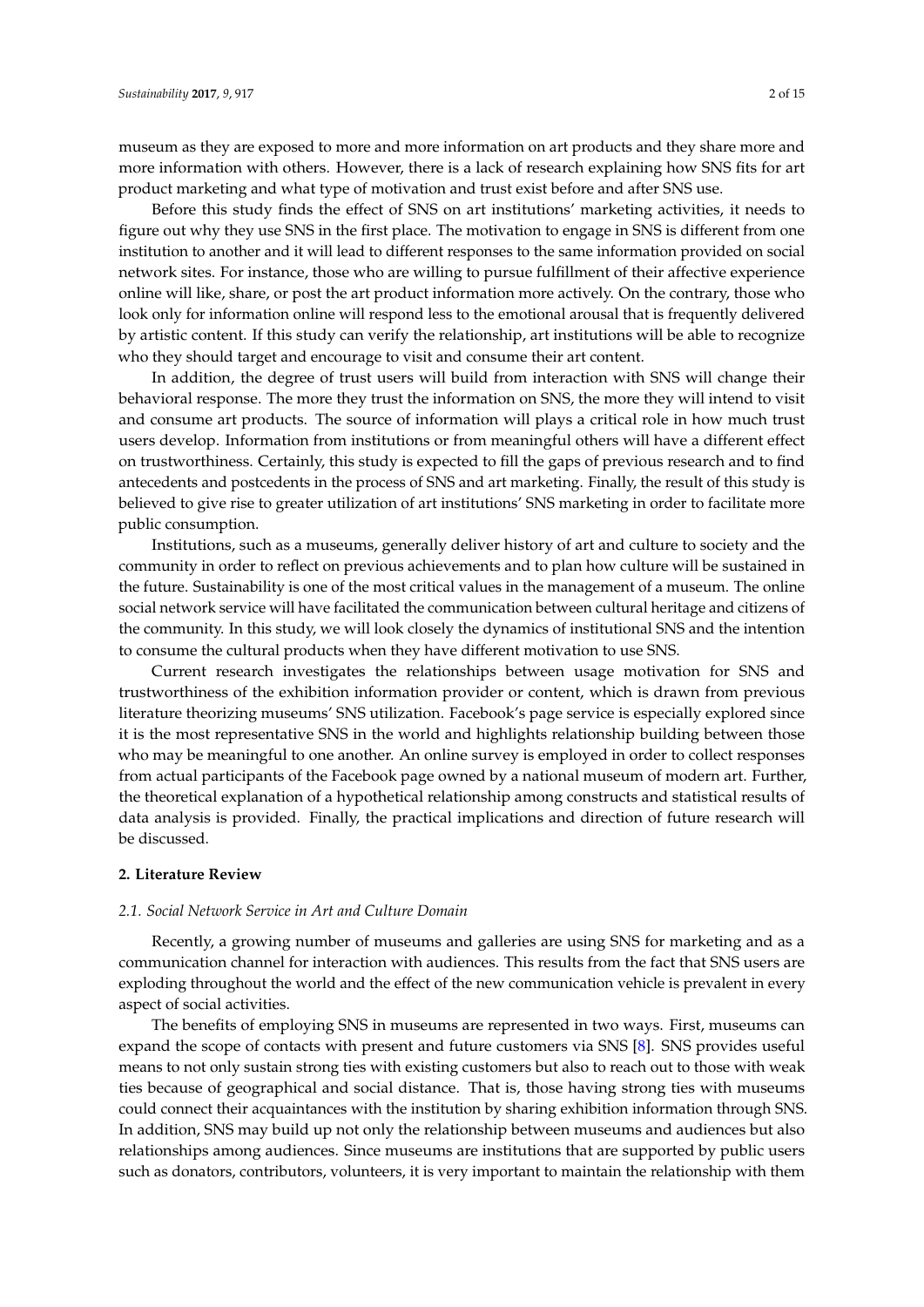as long as possible [\[9\]](#page-13-6). SNS would facilitate active and sustained participation of those key public users. Second, SNS will decrease the cost and increase the effectiveness of marketing activities. Those who have visited museums will share their experiences and opinions with people they know on SNS for free. If others perceive the information to be helpful and interesting, they will spread it over SNS and it will create the effect of word-of-mouth.

More and more museums and galleries over the world are using SNS to gain various advantages. According to Museum Analytics, museums in the U.S. and England employ Facebook and Twitter most actively and result in the largest number of "Likes" and "Followers." Moreover, in 2012, around 90% of museums and galleries in the U.S. utilized SNS for promotion and marketing [\[9\]](#page-13-6). This also happens in Asian countries including the Republic of Korea. For instance, the Korean National Museum of Modern Art opened a Facebook page in 2012 and the number of "Likes" has since increased ten times over, as of 2014. In Seoul, 22 out of 34 galleries (64%) have Facebook institutional pages and 15 provide multiple fan pages through Twitter, YouTube, Instagram, and Flickr, in addition to Facebook.

#### *2.2. Motivation to Use SNS*

According to the uses and gratifications theory of social psychology, individuals use media in order to fulfill their various needs and motivations [\[10\]](#page-13-7). This perspective can be applied to the service environment of SNS based on voluntary participation of audiences [\[11\]](#page-13-8). The motivation of SNS users critically influences the way they diffuse or accept information via SNS [\[12\]](#page-13-9). That is, users will be more interested in the information that fits their motivation to use SNS.

Previous literature suggests various motivations for SNS use. They provided a framework for explaining SNS use with utilitarian, hedonic, or self-expressional motivation [\[13,](#page-13-10)[14\]](#page-13-11). Leung and Wei [\[15\]](#page-13-12) showed that the main motivations of Facebook use are informational, such as search and share for event information, and relational motivation to be connected with others.

Present research categorizes motivations of SNS users into two groups: informational and relational motivation. Informational motivation includes information acquisition [\[14\]](#page-13-11), content sharing [\[16,](#page-13-13)[17\]](#page-13-14), information provision [\[8\]](#page-13-5), information searching [\[18\]](#page-13-15), and expert searching [\[19\]](#page-13-16). Relational motivation includes conversation and connection [\[16,](#page-13-13)[17\]](#page-13-14), social relationship building [\[14\]](#page-13-11), opinion sharing [\[20\]](#page-13-17), communication [\[19\]](#page-13-16), relationships [\[21\]](#page-13-18), expansion of offline relationships [\[22\]](#page-13-19), and sustaining relationships [\[18\]](#page-13-15).

## *2.3. Art and Culture as Experiential Products*

Experiential products are known to provide joy and flow while one consumes the products or service, to place value on the process itself [\[23\]](#page-13-20), and they commonly involve art and cultural products and services. The value of experiential goods is difficult to assess before actually experiencing the product or the service, since the information on those goods cannot be acquired indirectly, contrary to search goods [\[24\]](#page-13-21).

In SNS, sharing the vivid experiences of others who had consumed previously experiential goods such as an art exhibition would fill the gap between indirect information and actual experiences [\[25\]](#page-13-22). This will give potential consumers self-confidence, which will be sufficient to make the decision to visit or purchase the art and culture products by decreasing ambiguity. Trustworthiness of the information source will play a critical role in the middle of opinion sharing and determination to purchase experiential goods. If one knows that the information is provided by an institutional page in an SNS and one trusts the institution very much, the information on the art exhibition will offer a greater chance for one to visit the exhibition in the very near future.

This study postulates that there are two types of information providers that will variate the level of trust: museums with high trustworthiness and individuals who are well acquainted with them.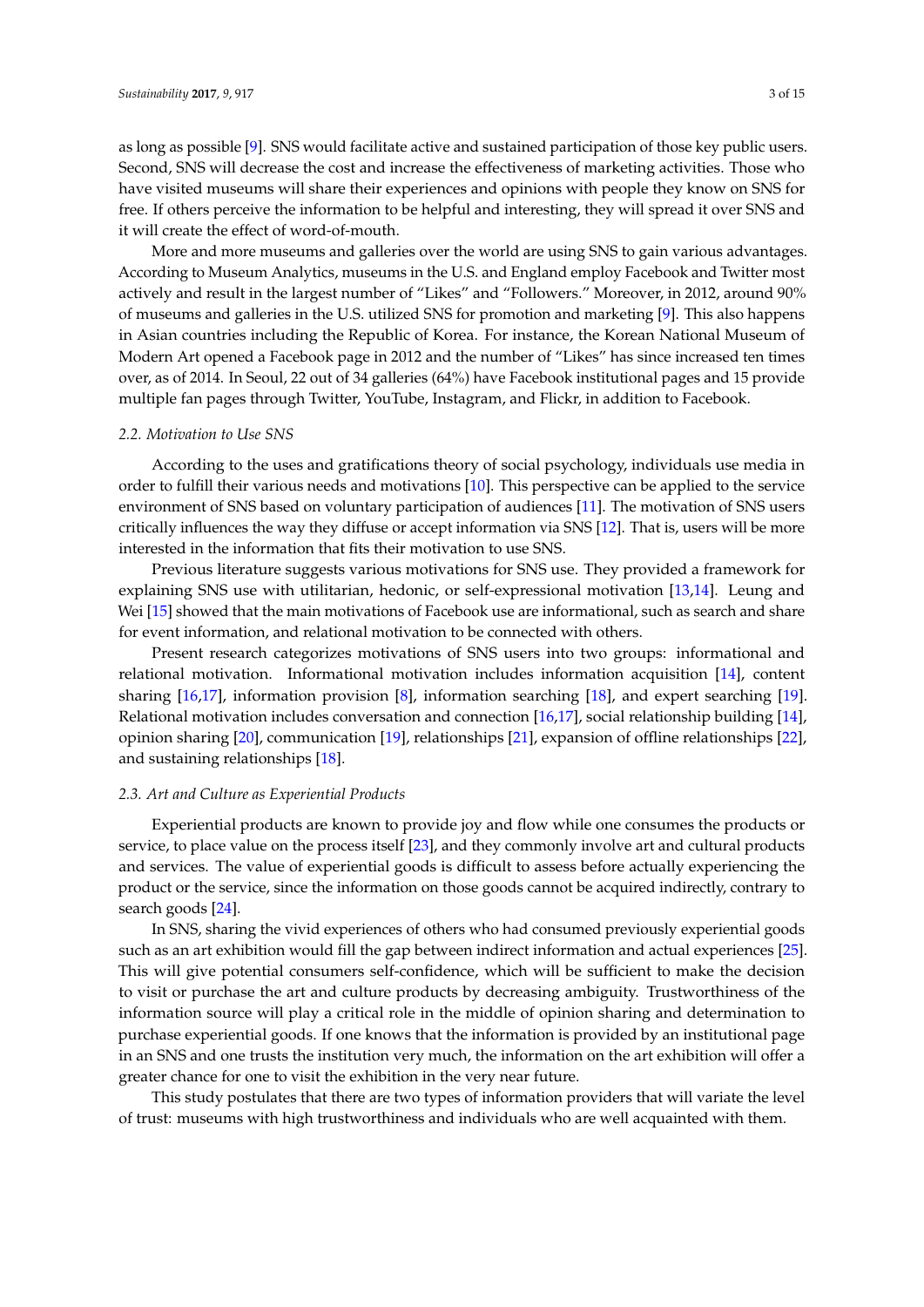Trust has been researched in management, psychology, marketing, and philosophy for decades. Trust is known to be multi-dimensional and is defined as the perceived belief that information provided is factual, realistic, and believable [\[26\]](#page-13-23). Trust in the information provider and the content itself is a critical component in SNS interaction. In general, an online transaction with another has lower trust than that of an offline transaction since it cannot replace the offline environment completely [\[27\]](#page-13-24). However, the recent online environment of self-exposure increases social telepresense, and hence, elicits more and more social support [\[27\]](#page-13-24). A study reports that increased social telepresense of online news also increases trust [\[28\]](#page-13-25). According to the persuasion-knowledge theory, in the case of critical information, the trustworthiness, satisfaction, and intention to act based on the information all increased when it is provided by an expert, contrary to a layman. However, the relationship is reversed when information involved is non-critical [\[29\]](#page-14-0). We might expect that when one has social motivation to use SNS, one could trust information provided from close friends more than from socially distant experts or institutions.

#### *2.5. Word-of-Mouth*

Word-of-mouth has become one of the important factors affecting consumption before actual purchase or experience [\[30,](#page-14-1)[31\]](#page-14-2) since it influences consumers' cognition, expectation, and attitude on products [\[32\]](#page-14-3). Previous research explains that meeting consumers' expectations generates successful word-of-mouth [\[33,](#page-14-4)[34\]](#page-14-5). Opinions or reviews of experiential products are transferred from the person who consumed them before to those who have never consumed them before [\[35\]](#page-14-6). Emerging new media platforms, including SNS, increase the chances of word-of-mouth among consumers [\[26\]](#page-13-23). Especially, the lack of information on experiential products such as art exhibitions has been lessened and abundant information on images, videos, and reviews gives audiences information very close to the real experience, which has never been provided before [\[36\]](#page-14-7).

#### **3. Research Hypotheses**

#### *3.1. Informational Motivation and Trust on the Institution*

Those who have informational motivation explore information in shorter timeframes and in more formal, intentional, and utilitarian ways than others. In addition, the more they trust the information provider, the more they value the information provided [\[37\]](#page-14-8). Well-renowned art museums authorized by national institutions are assessed as trustworthy; as a result, they are assumed to provide trustful, rational, and objective information. Therefore, information users of SNS will be hypothesized to trust information provided by an authorized institution more than that provided by friends.

**Hypothesis 1a.** *SNS users with informational motivation will trust information provided by authorized institutions.*

**Hypothesis 1b.** *SNS users with informational motivation will show more trust with information provided by institutions than with information provided by friends.*

#### *3.2. Relational Motivation and Turst on Friends*

While the amount of information provided from the online environment has been increasing and the time and effort to find necessary information from it has also been increasing, online consumers are willing to behave based on recommendations or opinions given by those who share the same interests [\[35\]](#page-14-6).

Especially, those who use SNS for relational motives, with which they develop social relationships and share their opinions, will consider the social influence developed when they share their opinions [\[35\]](#page-14-6). In addition, if the person who experienced the product before is a close friend or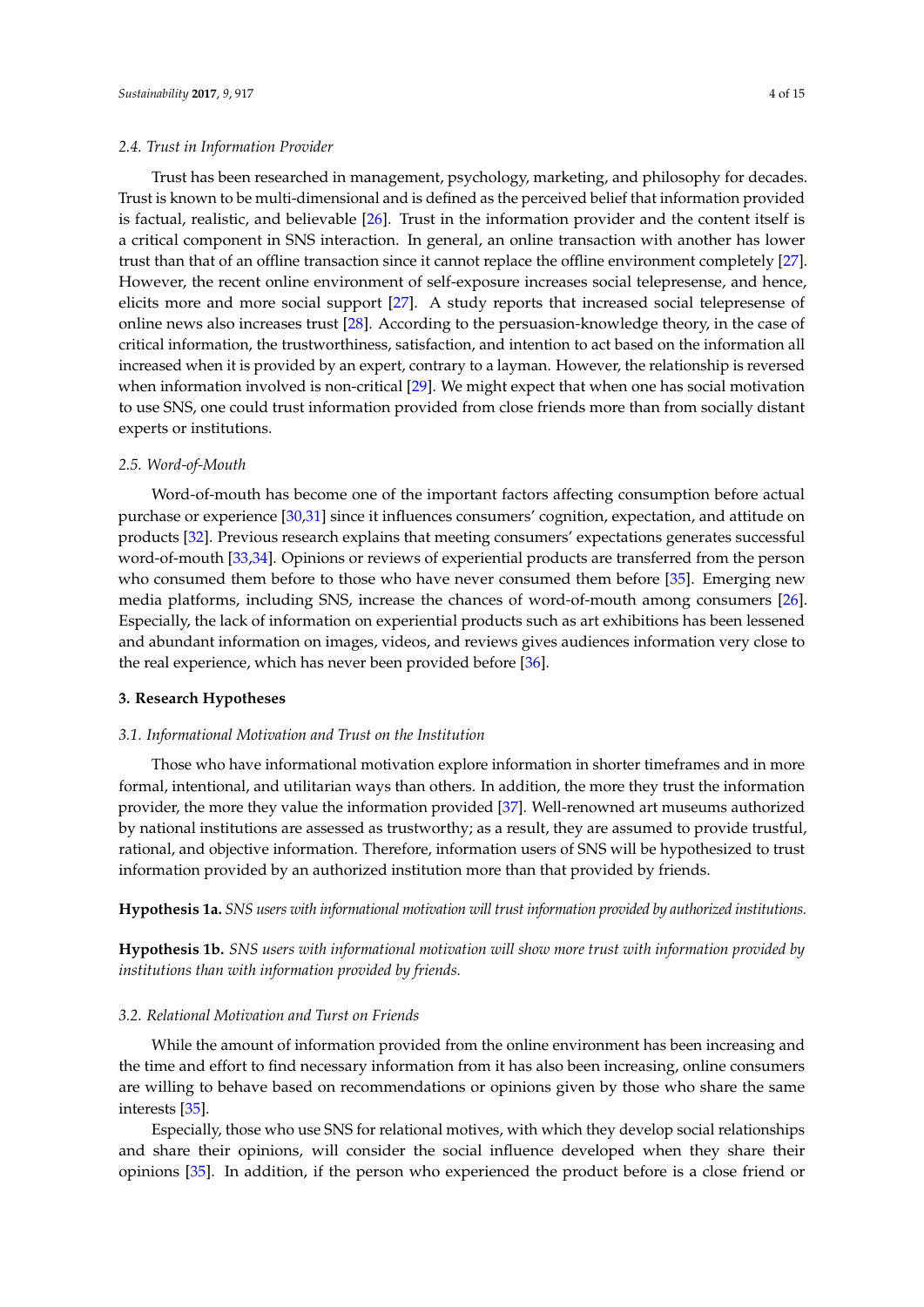is one who belongs to the same community, the information provided will have more credibility and reliability, and hence, it will have a more positive influence on decision-making [\[38,](#page-14-9)[39\]](#page-14-10). Therefore, people who are more relationship-oriented would favour information provided by friends who belong to the same communities more than information provided by an institution such as museum, which is not considered to belong to the same communities. The following hypothesis explains different level of trustworthiness:

**Hypothesis 2a.** *SNS users with relational motivation will trust information provided by friends.*

**Hypothesis 2b.** *SNS users with relational motivation will show more trust with information provided by friends than with information provided by an authorized institution.*

# *3.3. Trust in the Institution and the SNS Information*

Trust in information is determined by trust in the information provider and the content itself [\[40\]](#page-14-11). For instance, trust in a job candidate represented on a social network site positively influences the information content itself on the site [\[41\]](#page-14-12). Therefore, we hypothesized that trust in information providers such as institutions or friends will positively affect trust in content itself.

**Hypothesis 3a.** *Trust in the institutions and the information provided from the institutions will have a positive impact on trust in SNS information itself.*

**Hypothesis 3b.** *Trust in friends and the information provided from the friends will have a positive impact on trust in SNS information itself.*

# *3.4. Trust and WoM of Information Provider and Contents*

Previous research on communications has validated that the source or content of information has a critical impact on consumers who acquire the information [\[42\]](#page-14-13). For example, if hotel visitors are satisfied with and trust hotel services, there is a high likelihood that they will revisit the hotel [\[43\]](#page-14-14). Therefore, we hypothesized that trust in institutions and the content of information provided from institutions and, similarly, friends and the content of information provided from friends, will have a positive impact on word-of-mouth for the corresponding information.

**Hypothesis 4a.** *Trust in the institutions will have a positive impact on word-of-mouth of the corresponding information.*

**Hypothesis 4b.** *Trust in friends will have a positive impact on word-of-mouth for the corresponding information.*

**Hypothesis 4c.** *Trust in the SNS information will have a positive impact on word-of-mouth for the corresponding information.*

Research model of the current research is in Figure [1.](#page-5-0)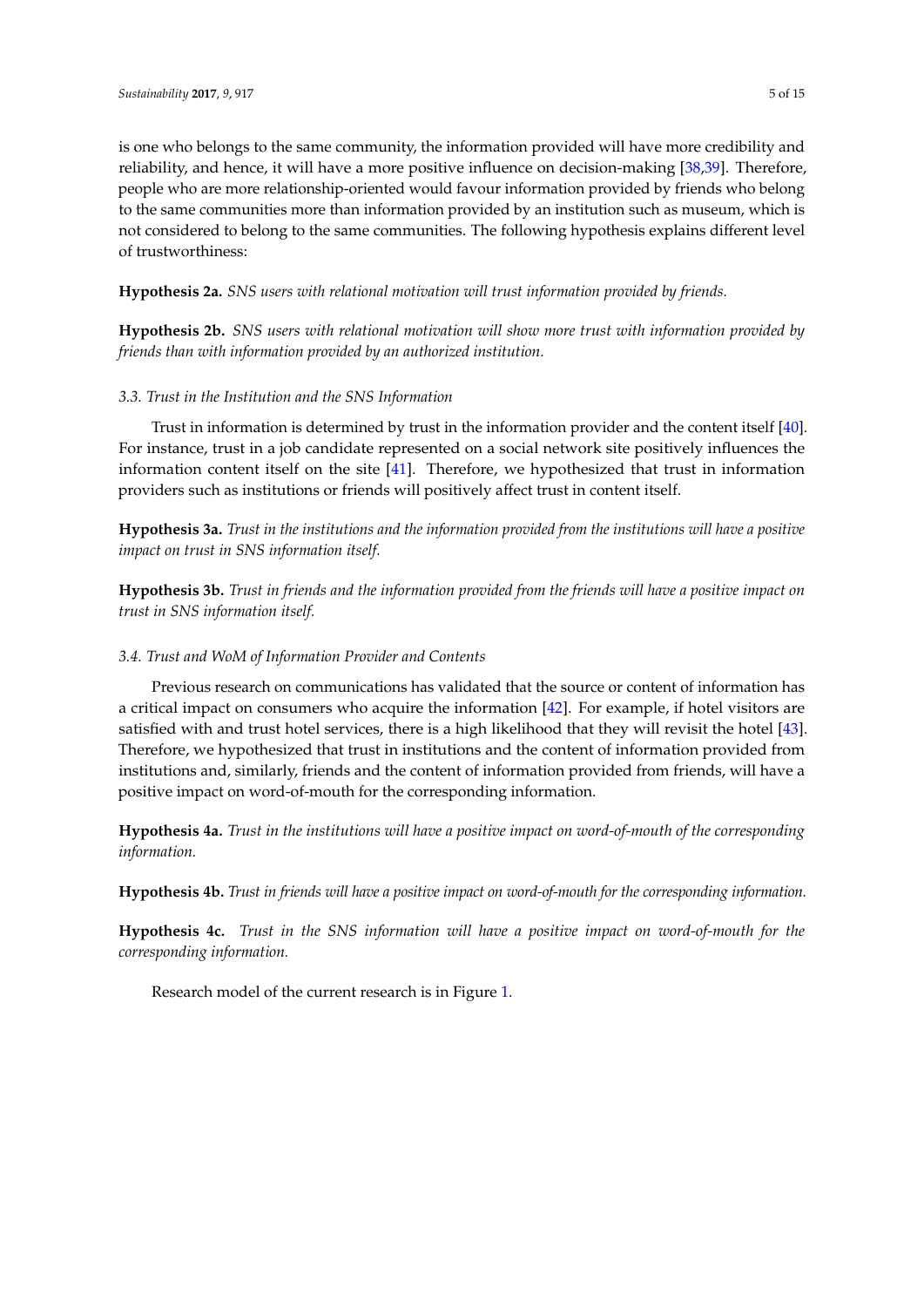<span id="page-5-0"></span>

**Figure 1.** Research Model. **Figure 1.** Research Model.

#### **4. Methodology**

#### *4.1. Sample*

To verify the hypotheses of this study, an online survey was conducted with Facebook users who have seen postings that contain art content at least once. As such, the users who have "Liked" the Facebook page managed by the National Museum of Modern and Contemporary Art, as well as users who have "Liked" one of the eight art content posts from this page, were surveyed. The National Museum of Modern and Contemporary Art is a leading museum in the Republic of Korea. It is sufficiently representative of the entire group because the Facebook page operated by this museum actively posts content and has the highest number of "Likes" among all of the domestic museums, with 70,009 "Likes" as of 25 November, 2014. The Google Docs survey was sent to 13 friends among 70,009 people who have pressed "Like" on the Facebook page of the museum and 1300 people among 4072 people in total who have pressed "Like" on the eight art-content-related postings by the National Museum of Modern and Contemporary Art. The survey was sent via Facebook message, and 156 people answered the survey. Among these, two insincere participants were excluded, and ultimately, 154 responses were utilized in the analysis, and incentives were provided to the respondants.

#### *4.2. Measurement*

The measurement items for the motivation of practical SNS use were taken and modified from the items that Voss et al. [\[44\]](#page-14-15) utilized in their study, and five items were used. The social motivation of SNS use measurement items were taken from the items in the studies by Lin and Lu [\[45\]](#page-14-16), Kwon and Wen [\[46\]](#page-14-17), and Wu [\[47\]](#page-14-18) and were modified to suit the needs of this study, totaling five items. The reliability of the information provided by the institution or friends and the reliability of the content thus gathered were measured using the items from the study by Bart et al. [\[48\]](#page-14-19), modified to be appropriate for this study. For the word-of-mouth effect, three items were utilized, modified from the items used by Wu [\[47\]](#page-14-18). This study has used a 7-point Likert scale (Not quite so—1 point, Very much so—7 points) to measure all variables, and the measurement items are shown in Appendix [A](#page-12-2) (Table [A1\)](#page-12-3).

#### **5. Result**

The variables used to analyze the demographic characteristics of the sample, including sex, age, education level, monthly income, residential area, familiarity with culture and arts, and degree of Facebook use, and the analysis results can be found in Table [1.](#page-6-0)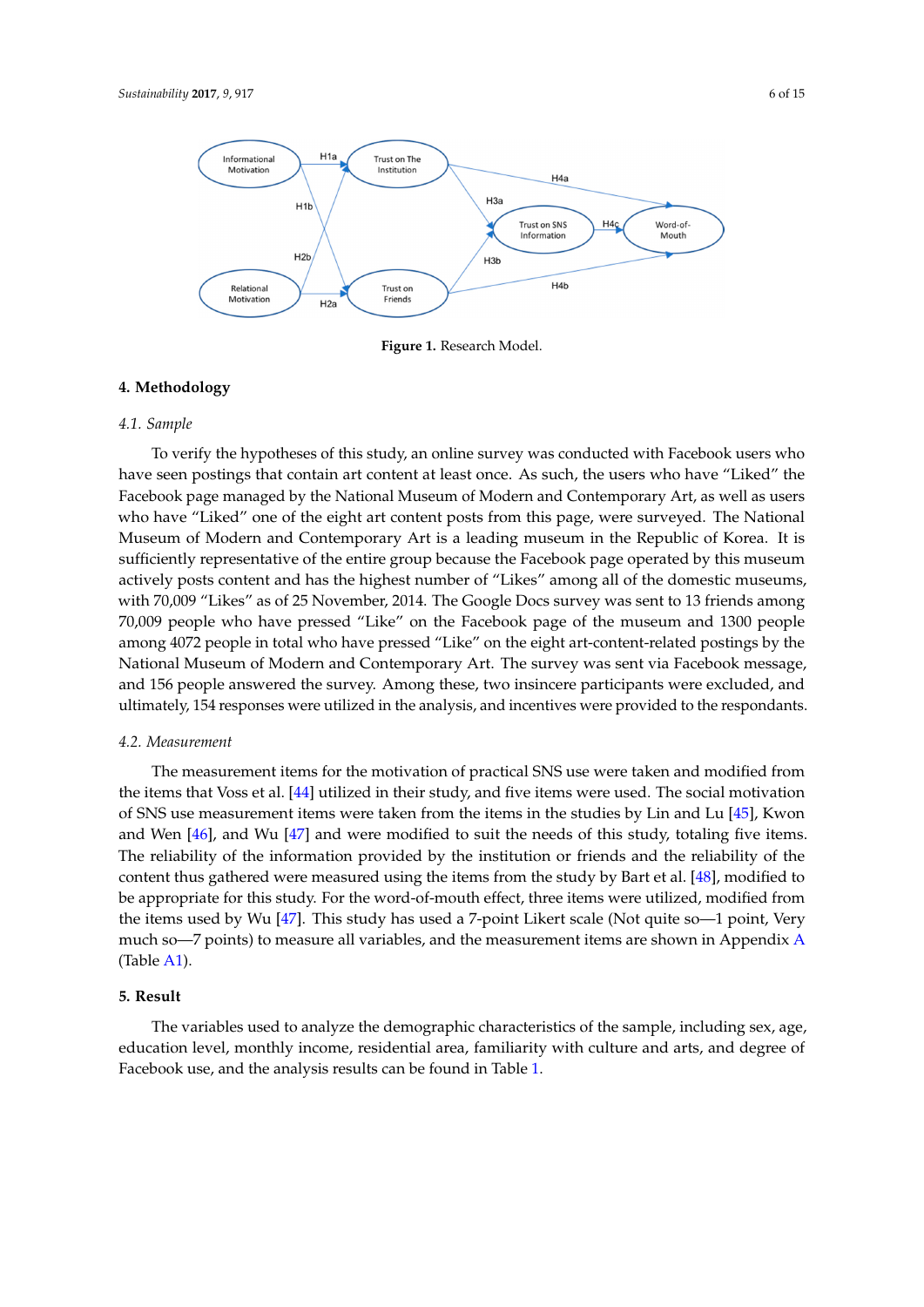<span id="page-6-0"></span>

| Item                         | Classification                              | <b>Frequency (Number)</b><br>Percentage (%) |                  |
|------------------------------|---------------------------------------------|---------------------------------------------|------------------|
| Sex                          | Male                                        | 38                                          | 24.7             |
|                              | Female                                      | 116                                         | 75.3             |
|                              | $10-19$ years old                           | $\overline{4}$                              | 2.6              |
| Age                          | 20-29 years old                             | 107                                         | 69.5             |
|                              | 30-39 years old                             | 32                                          | 20.8             |
|                              | More than 40 years of age                   | 11                                          | 7.1              |
|                              | Below middle school                         | $\boldsymbol{0}$                            | $\overline{0}$   |
| <b>Education</b> level       | In/Graduated high school                    | 7                                           | 4.5              |
|                              | In/Graduated university                     | 110                                         | 71.4             |
|                              | Graduate school                             | 37                                          | 24.0             |
|                              | Less than KRW 1 million                     | 70                                          | 45.5             |
| Monthly income               | KRW 1 to 2 million                          | 44                                          | 28.6             |
|                              | KRW 2 to 3 million                          | 18                                          | 11.7             |
|                              | More than KRW 3 million                     | 22                                          | 14.3             |
|                              | Seoul                                       | 90                                          | 58.4             |
|                              | Gyeonggi Province                           | 48                                          | 31.2             |
|                              | Gyeongsang Province                         | 10                                          | 6.5              |
| Residing Area                | Jeolla Province                             | 0                                           | $\boldsymbol{0}$ |
|                              | Choongcheong Province                       | 3                                           | 1.9              |
|                              | Kangwon Province                            | 0                                           | $\mathbf{0}$     |
|                              | Jeju Island<br>Other                        | 1<br>2                                      | 0.7<br>1.3       |
|                              |                                             |                                             |                  |
|                              | Less than once a year                       | 11                                          | 7.1              |
| Frequency of museum visits   | Less than once a month                      | 105                                         | 68.2             |
|                              | Less than once a week                       | 29                                          | 18.8             |
|                              | More than twice a week                      | 9                                           | 5.8              |
| Level of professionalism     | Culture or arts professional                | 80                                          | 51.9             |
|                              | Other                                       | 74                                          | 48.1             |
|                              | Alone                                       | 79                                          | 51.3             |
|                              | Family                                      | 14                                          | 9.1              |
| Co-attendee                  | Friends or colleagues                       | 58                                          | 37.3             |
|                              | Other                                       | 3                                           | 1.9              |
|                              | Less than once a month                      | $\overline{4}$                              | 2.6              |
|                              | 2–3 times per month                         | 9                                           | 5.8              |
|                              | 1–2 times per week                          | 2                                           | 1.3              |
| Facebook visits              | 3-6 times per week                          | 11                                          | 7.1              |
|                              | Once a day                                  | 20                                          | 13.0             |
|                              | 2-3 times a day                             | 50<br>58                                    | 32.5<br>37.7     |
|                              | More than 4 times a day                     |                                             |                  |
|                              | Less than 30 min                            | 74                                          | 48.1             |
|                              | 30 min-1 h                                  | 44                                          | 28.6             |
| Average daily Facebook use   | 1–2 h                                       | 21                                          | 13.6             |
|                              | $2 - 3h$<br>More than 3 h                   | 8<br>7                                      | 5.2<br>4.5       |
|                              |                                             |                                             |                  |
|                              | Less than a year                            | 13                                          | 8.4              |
|                              | $1-3$ years                                 | 68                                          | 44.2             |
| Period on Facebook           | 3-5 years<br>5-7 years                      | 58<br>13                                    | 37.7<br>8.4      |
|                              | More than 7 years                           | 2                                           | 1.3              |
|                              |                                             |                                             |                  |
|                              | Postings                                    | 22                                          | 14.3             |
|                              | Read                                        | 103                                         | 66.9             |
| Main usage method            | Share<br>Comment                            | 20<br>9                                     | 13.0<br>5.8      |
|                              | Play games                                  | $\boldsymbol{0}$                            | $\boldsymbol{0}$ |
|                              |                                             |                                             |                  |
|                              | Less than once a month<br>2–3 times a month | 24<br>27                                    | 15.6<br>17.5     |
| Number of times that exhibit | 1-2 times a week                            | 27                                          | 17.5             |
| postings are seen            | 3–6 times a week                            | 17                                          | 11.0             |
| on Facebook                  | Once a day                                  | 18                                          | 11.7             |
|                              | 2-3 times a day                             | 32                                          | 20.8             |
|                              | More than 4 times a day                     | 9                                           | 5.8              |

# **Table 1.** Descriptive Statistics.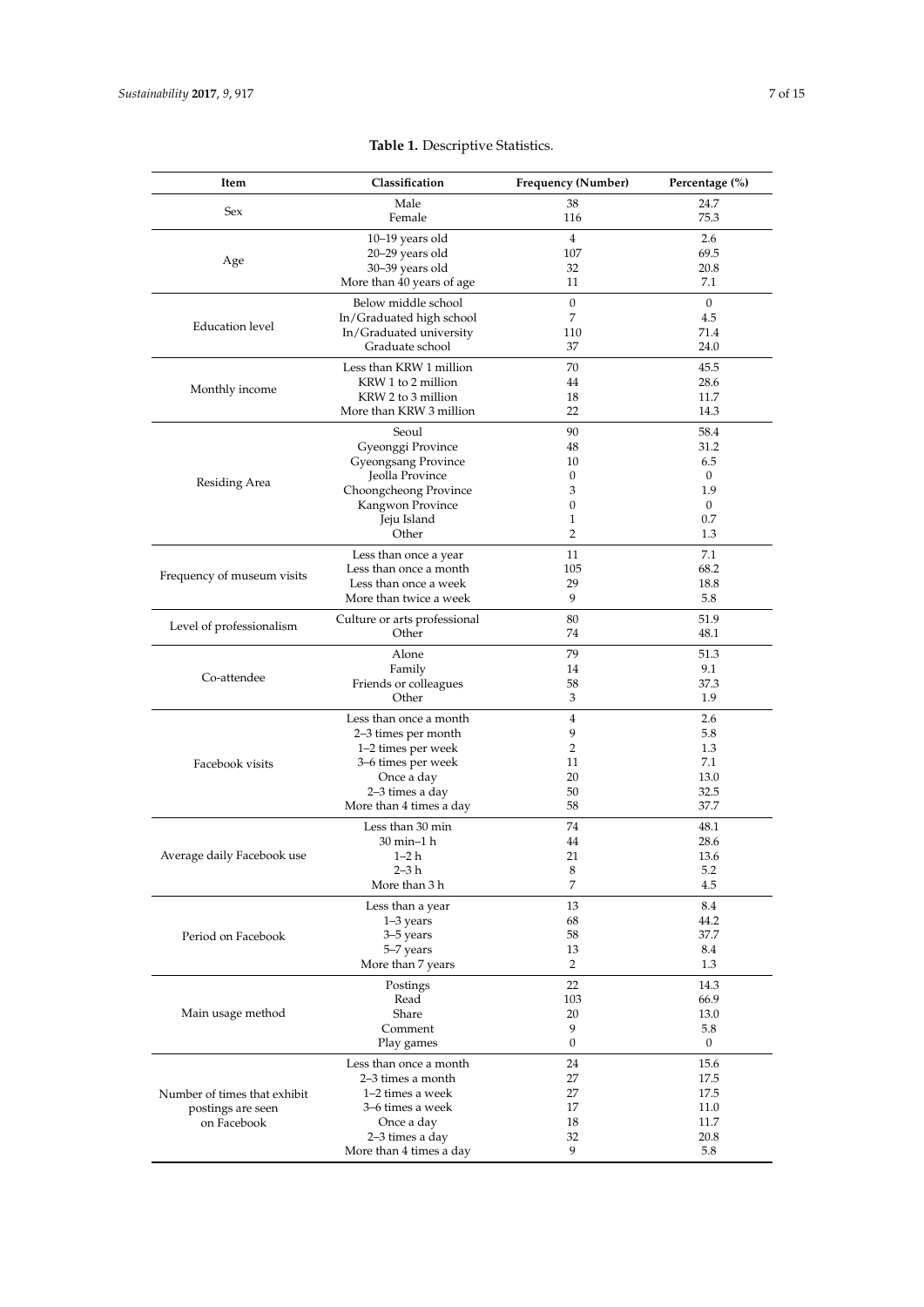In terms of sex, there were 116 women (75.3%) and 38 men. The majority of the participants were 20–30 years of age (90%). With reference to the Social Network Usage Analysis reported by the Korea Information Society Development Institute in December 2013, the majority of social network users are 10–30 years of age; therefore, the sample is representative of all SNS users. The education level was focused on university (attending/graduate) level education with 110 participants (71.4%), and 70 participants (45.5%) had a monthly income of less than KRW 1 million. The majority of the participants resided in either Seoul (58.4%) or the Gyeonggi Province (31.2%).

In terms of familiarity with culture and arts, 105 participants (68.2%) visited museums less than once a month, 80 participants were culture or arts professionals (51.9%) with jobs related to culture or arts, and 74 participants were not (48.1%). The participants were going to museums mostly alone (51.3%) or with colleagues and friends (37.3%).

In terms of Facebook usage, 50 participants (32.5%) visited Facebook two or three times a day, 58 participants (37.7%) visited Facebook more than four times a day, 74 participants (48.1%) used Facebook for less than 30 min a day, and 44 participants (28.6%) used Facebook from 30 to 60 min a day. The clear majority of people—126 participants (81.9%)—had been on Facebook for between one and five years, and the participants utilized Facebook to read postings (66.9%).

Regarding the number of times that exhibit information postings were viewed, 24 participants (15.6%) viewed them less than once a month, 27 participants (17.5%) viewed them 2–3 times a month, 27 participants (17.5%) viewed them 1–2 times a week, 17 participants (11%) viewed them 3–6 times a week, 18 participants (11.7%) viewed them once a day, 32 participants (20.8%) viewed them 2–3 times a day, and 9 participants (5.8%) viewed them more than 4 times a day.

#### *5.1. Measurement Validity & Reliability*

To analyze the reliability of measurement items, this study has calculated the Cronbach's  $\alpha$  values. Cronbach's  $\alpha$  values are normally viewed as acceptable if they are over 0.6 [\[49\]](#page-14-20). The goals for SNS use used in this study, informational, relational, reliability of the institution and information provided by the institution, reliability of friends and information provided by the friends, reliability of the exhibit information, and word-of-mouth effect variables, had respective values of 0.93, 0.91, 0.95, 0.96, 0.96, and 0.91 and thus one can see that they are highly reliable.

Next, confirmatory factor analysis was conducted using the AMOS 18.0 program on the measurement model containing all six measurement variables to measure the goodness of fit. This resulted in a goodness of fit index that did not match the standard. For ideal goodness of fit and simplicity, modification indices were examined, and as such, items 1–5 in the relational SNS use, items 12 and 5 of the reliability of the institution and the exhibit information provided by the institution, item 2 in the reliability of friends and the exhibit information provided by the friends, and item 5 in the reliability of the exhibit information content were deleted. Moreover, items 1, 2, 4, and 5 of the informational SNS use, and items 1 and 2 in the reliability of the institution and the exhibit information provided by the institution were correlated. After nine items were deleted and six were correlated, confirmatory factor analysis was conducted again, with results shown in Table [2.](#page-8-0)

The goodness of fit indices were found to be  $X^2 = 446.767$  (d.f. = 281,  $p = 0.000$ ), CFI = 0.962, RMSEA =  $0.062$ , and as this generally meets the criteria for goodness of fit from Hair et al. [\[50\]](#page-14-21) (pp. 752–753) (CFI of more than 0.95, RMSEA less than 0.08, *p*-value of  $X^2$  is sensitive to sample size and measurement variables), the measurement model of this study is appropriate.

All standardized factor loadings for the measurement items of measurement variables were statistically significant, and the values are shown in Table [2](#page-8-0) (*t* > 6.00). Moreover, construct reliability and the average variance extracted values were calculated to evaluate convergent validity. The reliability of the usage motivations, informational, relational, institution reliability, friends reliability, exhibit information content reliability, and the word-of-mouth effect were respectively 0.86, 0.82, 0.91, 0.93, 0.94, and 0.85 and the average variance extracted values were respectively 0.72, 0.65, 0.82, 0.84, 0.85, and 0.77. As shown in Table [2,](#page-8-0) all values are in line with the normal standard suggested by Hair et al. [\[50\]](#page-14-21)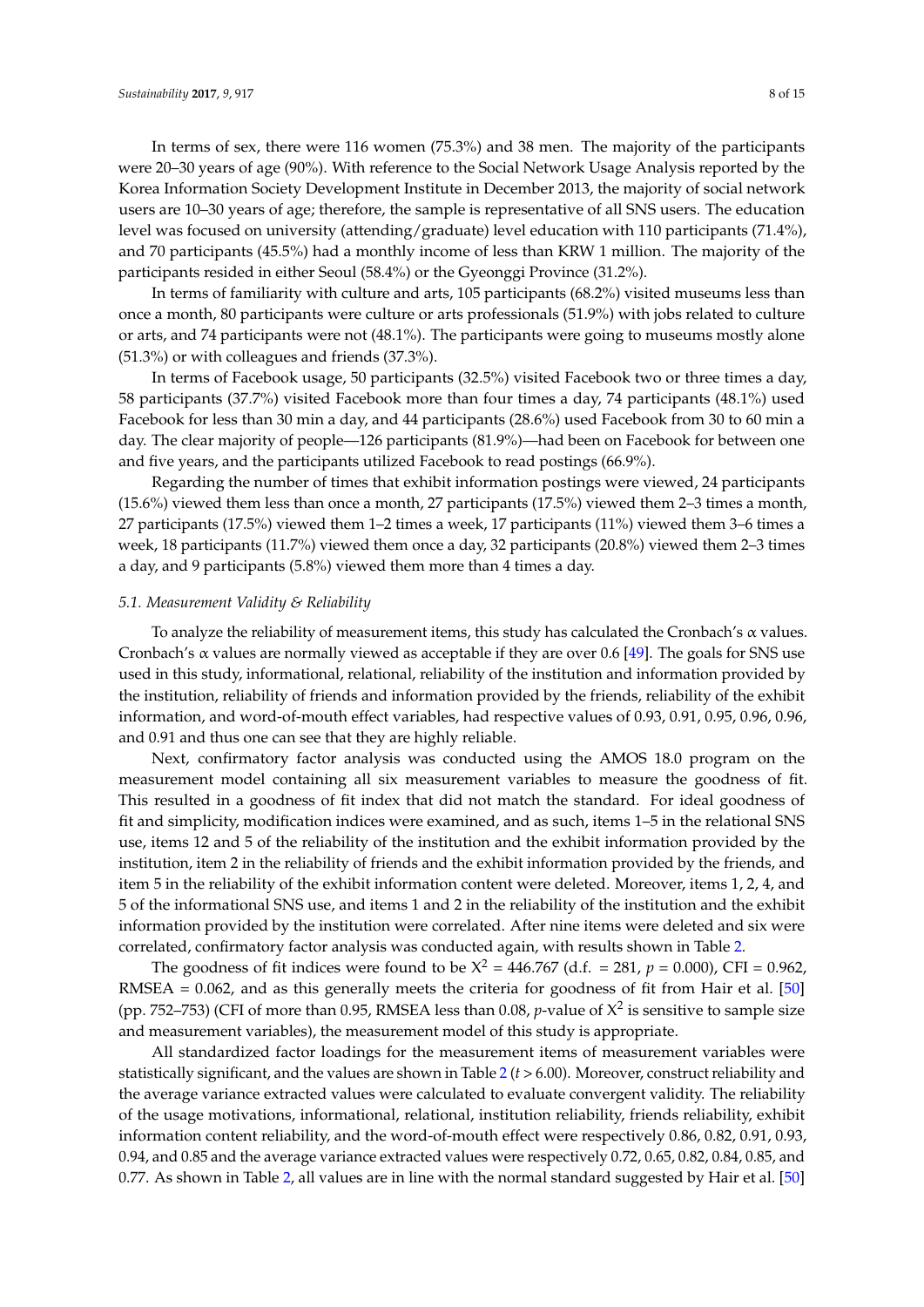<span id="page-8-0"></span>(pp. 776–778) (reliability > 0.70, AVE > 0.50), and the convergent validity standard for the measurement items belonging to the measurement variables is met.

| Measurement<br>Variable     | Measurement<br>Item | Standard<br><b>Factor Loading</b> | t                        | Reliability | <b>Average Variance</b><br>Extracted |  |
|-----------------------------|---------------------|-----------------------------------|--------------------------|-------------|--------------------------------------|--|
|                             | Item1               | 0.79                              |                          |             |                                      |  |
|                             | Item <sub>2</sub>   | 0.88                              | 15.76                    |             |                                      |  |
| Informational<br>Motivation | Item <sub>3</sub>   | 0.88                              | 12.07                    | 0.86        | 0.72                                 |  |
|                             | Item <sub>4</sub>   | 0.82                              | 10.99                    |             |                                      |  |
|                             | Item <sub>5</sub>   | 0.87                              | 12.00                    |             |                                      |  |
|                             | Item <sub>6</sub>   | 0.85                              |                          |             | 0.65                                 |  |
|                             | Item7               | 0.85                              | 13.35                    |             |                                      |  |
| Relational                  | Item <sub>8</sub>   | 0.84                              | 12.94                    | 0.82        |                                      |  |
| Motivation                  | Item9               | 0.80                              | 11.84                    |             |                                      |  |
|                             | Item10              | 0.79                              | 11.77                    |             |                                      |  |
|                             | Item11              | 0.72                              | 10.30                    |             |                                      |  |
|                             | Item1               | 0.78                              | $\overline{\phantom{m}}$ |             |                                      |  |
| Trust in the                | Item <sub>2</sub>   | 0.90                              | 16.64                    | 0.91        |                                      |  |
| Institution                 | Item <sub>3</sub>   | 0.98                              | 14.82                    |             | 0.82                                 |  |
|                             | Item <sub>4</sub>   | 0.95                              | 14.23                    |             |                                      |  |
|                             | Item1               | 0.82                              |                          |             |                                      |  |
|                             | Item <sub>3</sub>   | 0.98                              | 16.68                    |             | 0.84                                 |  |
| <b>Trust in Friends</b>     | Item <sub>4</sub>   | 0.97                              | 16.46                    | 0.93        |                                      |  |
|                             | Item <sub>5</sub>   | 0.90                              | 14.46                    |             |                                      |  |
|                             | Item1               | 0.87                              |                          | 0.94        |                                      |  |
| Trust in the SNS            | Item <sub>2</sub>   | 0.90                              | 16.35                    |             |                                      |  |
| Information                 | Item <sub>3</sub>   | 0.97                              | 19.33                    |             | 0.85                                 |  |
|                             | Item <sub>4</sub>   | 0.96                              | 18.83                    |             |                                      |  |
|                             | Item1               | 0.91                              | $\overline{\phantom{a}}$ |             |                                      |  |
| Word-of-Mouth               | Item <sub>2</sub>   | 0.87                              | 15.59                    | 0.85        | 0.77                                 |  |
|                             | Item <sub>3</sub>   | 0.86                              | 15.03                    |             |                                      |  |

**Table 2.** Measurement Validity & Reliability.

Lastly, in order to evaluate discriminant validity, the squared values of AVE and correlation coefficients were compared. If the squared values of the correlation coefficients of two measurement variables are smaller than the AVE of each measurement variable, discriminant validity between the two measurement variables is thought to be present [\[51\]](#page-14-22). As a result, squared correlation coefficient values were calculated for six measurement variables according to the correlation values suggested in Table [3,](#page-8-1) and the largest value thereof is 0.57 (Exhibit information content reliability and word-of-mouth effect) and is smaller than the smallest value of the AVE, which is 0.65 (relational SNS use). Therefore, the six measurement variables have discriminant validity.

**Table 3.** Correlation Coefficients.

<span id="page-8-1"></span>

| <b>Measurement Variable</b>        |      | 2    | 3    | 4    | 5    | 6    |
|------------------------------------|------|------|------|------|------|------|
| 1. Informational                   | 0.72 |      |      |      |      |      |
| 2. Relational                      | 0.67 | 0.65 |      |      |      |      |
| 3. Trust in the Institution        | 0.45 | 0.40 | 0.82 |      |      |      |
| 4. Trust in Friends                | 0.52 | 0.52 | 0.60 | 0.85 |      |      |
| 5. Trust in the SNS<br>Information | 0.56 | 0.46 | 0.62 | 0.71 | 0.85 |      |
| 6. Word-of-Mouth                   | 0.60 | 0.50 | 0.63 | 0.69 | 0.75 | 0.77 |

# *5.2. Hypotheses Testing*

The structural equation model utilized to verify the hypothesis set in this study was analyzed using AMOS 18.0. First, the modification indices were examined, and to improve the reliability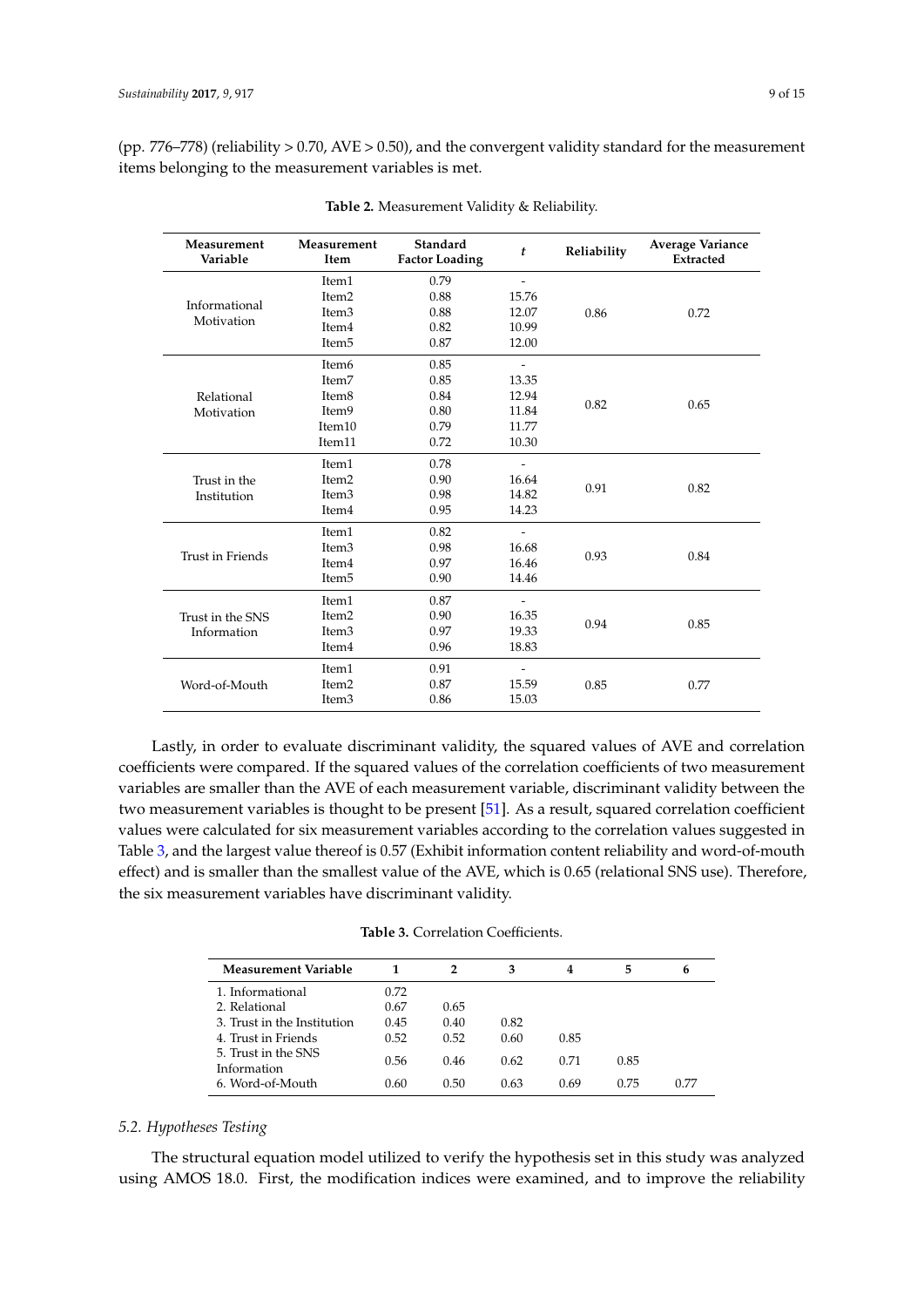index, item 3 of the informational measurement variable was deleted, and items 7 and 8 of the relational measurement variable were correlated. The analysis of the results were  $X^2 = 447.898$  $(d.f. = 261, p = 0.000)$ , CFI = 0.955, RMSEA = 0.068, and met the criteria suggested by Hair et al. [\[50\]](#page-14-21). The verification results of the hypothesis set are shown in Table [4.](#page-9-0)

<span id="page-9-0"></span>

| <b>Hypothesis</b> | <b>Standardized Path Coefficient</b> | t    | p     | Accepted/Rejected |
|-------------------|--------------------------------------|------|-------|-------------------|
| H1a               | 0.38                                 | 3.27 | 0.001 | Accepted          |
| H <sub>1</sub> b  | 0.33                                 | 3.07 | 0.002 | Rejected          |
| H <sub>2</sub> a  | 0.30                                 | 2.77 | 0.006 | Accepted          |
| H <sub>2</sub> b  | 0.15                                 | 1.33 | 0.184 | Accepted          |
| H <sub>3</sub> a  | 0.33                                 | 4.87 | 0.000 | Accepted          |
| H3b               | 0.56                                 | 7.92 | 0.000 | Accepted          |
| H4a               | 0.21                                 | 3.07 | 0.002 | Accepted          |
| H4b               | 0.28                                 | 3.43 | 0.000 | Accepted          |
| H <sub>4c</sub>   | 0.44                                 | 4.81 | 0.000 | Accepted          |

**Table 4.** Hypotheses Testing.

First, hypothesis 1a predicts that users with informational motivation for SNS use rely on the exhibit information provided by the institution and on the institution itself. The standardized path coefficient was 0.38 ( $t = 3.27$ ,  $p < 0.01$ ), and the hypothesis was supported. In addition, users with informational motivation for SNS use relied on friends and the exhibit information provided by friends. The standardized path coefficient was  $0.33$  ( $t = 3.07$ ,  $p < 0.01$ ), which was statistically significant. Hypothesis 1b predicts that users with informational motivation for SNS use rely more on information provided by institutions than information provided by friends. The standardized path coefficient of informational motivation onto trust on friends, 0.33 (*t* = 3.07, *p* < 0.01) was compared to that of 0.38 from Hypothesis 1a by *t*-test of the difference ( $t = 0.33$ ,  $p > 0.10$ ), which was not statistically significant, and the hypothesis H1b was not supported.

Second, hypothesis 2a predicts that users with relational motivation for SNS use rely on friends and the exhibit information provided by friends. The standardized path coefficient was 0.30 (*t* = 2.77, *p* < 0.01), and the hypothesis was supported. For hypothesis 2b, users with relational motivation for SNS use do not rely on the exhibition information provided by the institution and the institution itself. The standardized path coefficient was 0.15 (*t* = 1.33, *p* > 0.10), which was not statistically significant. Therefore Hypothesis 2b was supported with the fact that users with relational motivation rely more on information provided by friends than information provided by institutions.

Third, hypothesis 3a predicts that the reliability of the institution and the exhibit information provided by the institution will influence the reliability of exhibit information content. The standardized path coefficient was 0.33 (*t* = 4.87, *p* < 0.001), and the hypothesis was supported. Hypothesis 3b predicts that the reliability of the friends and the exhibit information provided by the friends will influence the reliability of exhibit information content. The standardized path coefficient was 0.56 (*t* = 7.92, *p* < 0.001), and the hypothesis was supported.

Fourth, hypothesis 4a predicts that the reliability of the institution and the exhibit information provided by the institution will influence the word-of-mouth effect of the exhibit information. The standardized path coefficient was 0.21 (*t* = 3.07, *p* < 0.05), and the hypothesis was supported. Hypothesis 4b predicts that the reliability of the friends and the exhibit information provided by the friends will influence the word-of-mouth effect of the exhibit information. The standardized path coefficient was 0.28 ( $t = 3.43$ ,  $p < 0.001$ ), and the hypothesis was supported. Hypothesis 4c predicts that the reliability of exhibit information content will influence the word-of-mouth effect of the exhibit information. The standardized path coefficient was 0.44 (*t* = 4.81, *p* < 0.001), and the hypothesis was supported. Figure [2](#page-10-0) shows the results of the path analysis.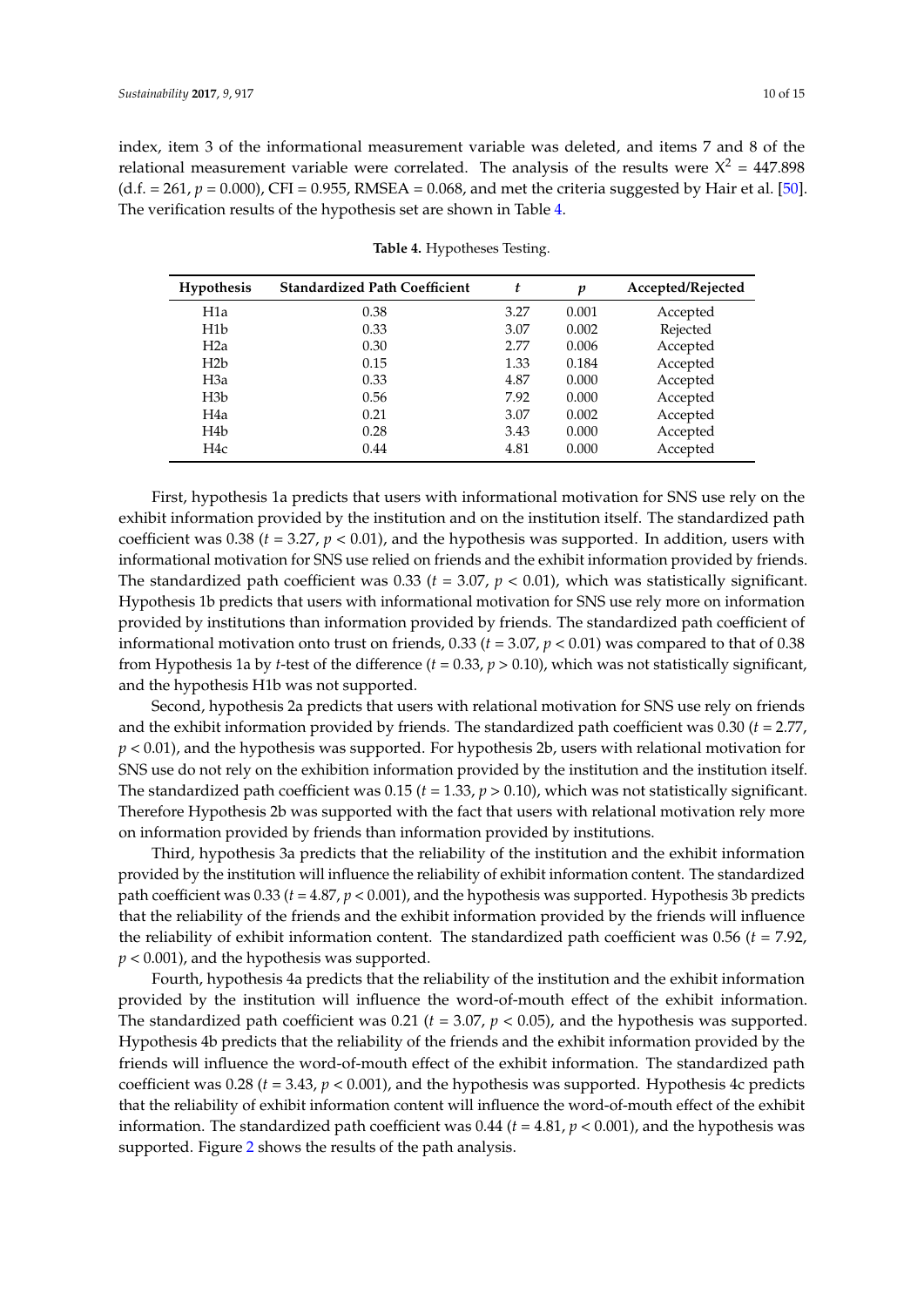<span id="page-10-0"></span>

**Figure 2.** Analysis Results. (\* *p* < 0.05, \*\* *p* < 0.01, \*\*\* *p* < 0.001).

#### **6. Conclusions**

forming categories. By considering the informational and relational motivations of SNS use, this study has examined the reliability of exhibit information on Facebook, among the SNS, and SNS influence on the museum's word-of-mouth effect. This study has classified key characteristics of an SNS into information gathering and relationship

The analysis of the study model can be summarized as follows. First, the users with informational motivation for SNS use had a meaningful influence on the reliability of the exhibit information provided by the institution and the institution itself. This indicates that the informational users who .<br>utilize social network services in practical manners such as information gathering and sharing perceive the museum as a trustworthy institution, and believe that the official exhibit information from the museum is reliable. On the other hand, the informational users who utilize social network services do meaningfully influence the reliability of their friends and the exhibit information from friends. This seems to result from the primary motivations for using SNS for informational users, which are practical information gathering and sharing, and thus they believe that the exhibit information provided by both institutions and friends is reliable.

Secondly, relational SNS users' perceptions of reliability were found to be meaningfully influenced by their friends, but their perceptions were not influenced by the reliability of the institution or the exhibit information provided by the institution. So, users who utilize SNS for social use, such as relationship advancements and sharing opinions, value the social influence from the people with whom they share interests and therefore believe that the information from their friends is reliable; they do not regard the exhibit information from institutions as being reliable.

Third, the reliability of the institutions and the exhibit information provided by the institutions and the reliability of the friends and the exhibit information provided by the friends have a meaningful influence on the reliability of exhibit information content. This matches with the results of the study by Wesselink [\[41\]](#page-14-12). This indicates that the reliability of the trust and dependability of the exhibit information provider is an important factor that leads to relying on the exhibit information content.

Fourth, the reliability of the institution and the exhibit information provided by the institutions, the reliability of the friends and the exhibit information provided by the friends, and the reliability on the exhibit information content have a meaningful influence on the word-of-mouth effect on the exhibit information. This matches with the results of the study by Kim et al. [\[52\]](#page-14-23). It seems that the informational factors such as the exhibit information providers and the exhibit information content have positive influences on the people receiving or reading information; this also indicates that the reliability of the institution and the exhibit information provided by the institutions, the reliability reliability of the friends and the exhibit information provided by the friends, and the reliability on the exhibit reliability of the institution and the institution and the institution of the state of the street of mouth offert information provided are important factors that have a positive influence on the word-of-mouth effect<br>on exhibit information on exhibit information.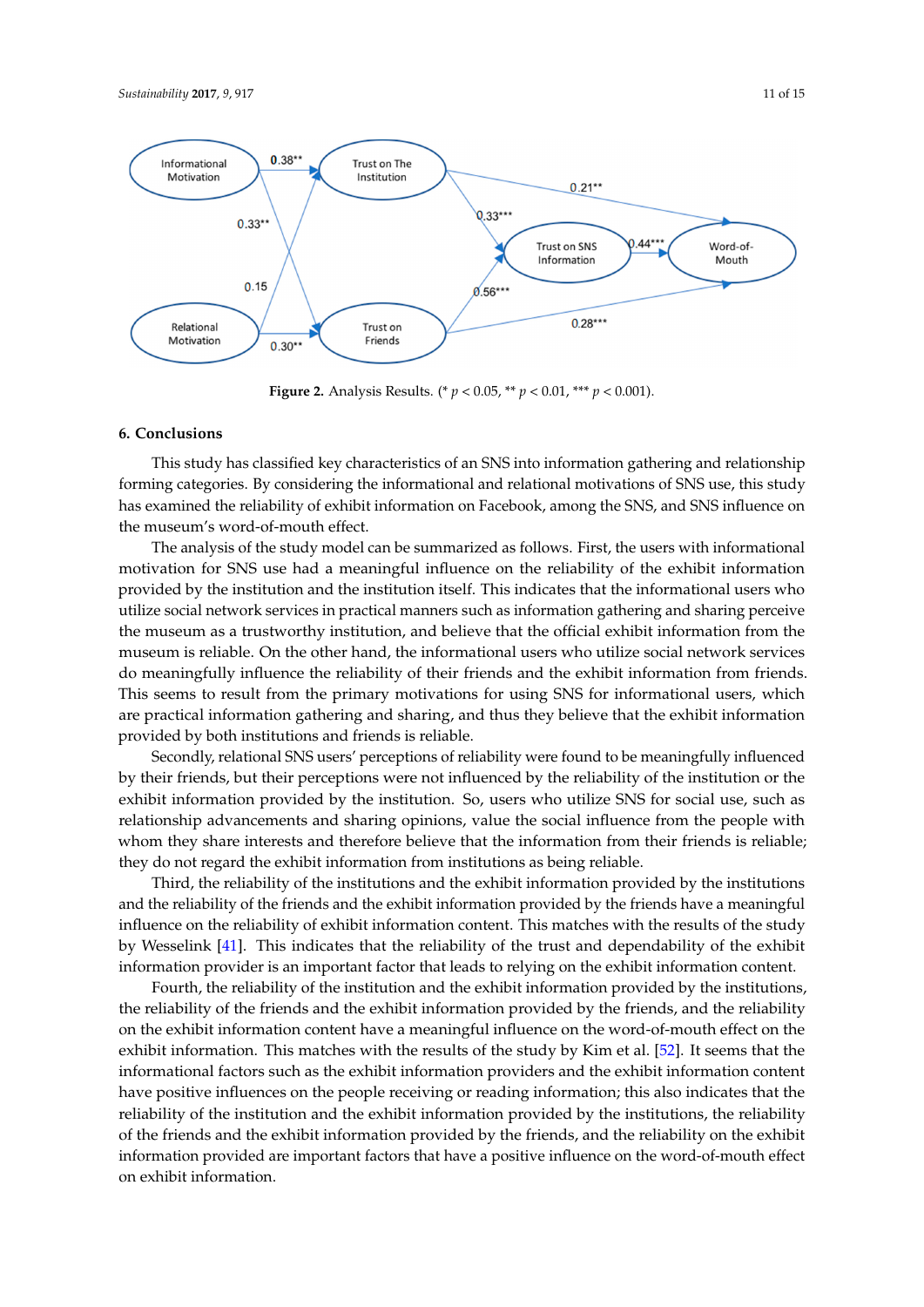#### **7. Discussion**

The theoretical considerations of this study are as follows. Consumption is mainly divided into utilitarian consumption and hedonic consumption, and this study is significant because it has examined the exhibit information of museums as hedonic consumption in its spread throughout SNS. Moreover, the majority of consumption of culture and arts, such as museum exhibitions, has a strong hedonic intent and requires dynamic participation from the viewers; this study has suggested considerations for museum SNS use by applying the emotional and cognitive aspects of SNS and the ability to form consensus. These results could be applied in other areas of hedonic nature related to culture and arts, and not only museums.

The practical considerations of this study are as follows. This study is significant because it suggests marketing strategies that match the needs and the motivation of consumers for museums utilizing SNS. Based on the results of this study, museums can utilize SNS to reach out to viewers with strong previous connections and also to the public with weak connections or no connections at all, and stimulate frequent public consumption for the exhibits held at the museums. Therefore, it is easier for the public to fulfill the need to enjoy culture and arts.

The limitations of this study and future study directions are as follows.

First, the target for the online survey was limited to the users who utilize the Facebook page of the National Museum of Modern and Contemporary Art. The National Museum of Modern and Contemporary Art is a leading national museum that represents the Republic of Korea, and already has a basic foundation of trust with the general public. This study has utilized a survey that targets users who "Liked" the Facebook page of the National Museum of Modern and Contemporary Art, and the exhibit information posted by this page, and frequent users of this Facebook page may already trust the reliability of the exhibit information provided by the institution. Therefore, future studies should confirm the results of this study by targeting users of Facebook pages of private museums and galleries.

Second, this study has utilized a survey that targets users who "Liked" the exhibit information posted by the National Museum of Modern and Contemporary Art on its Facebook page. As museums have a diverse range of educational programs and events for adults and children, not simply exhibitions, so if the content of the information were classified and users who "Liked" different postings were surveyed, the results could differ. For example, the user who "Liked" a post relating to an entertaining event is likely to be a user who is responsive to the entertainment aspect of the SNS. As such, the motivation for SNS use could also include entertainment as a motivation, and further studies could be done for entertainment-motivated users to determine if they are positively responsive to entertainment events rather than other information.

Third, the sample size of the survey used in this study is 154; this is relatively small to represent the entire population. Future studies should gather a larger sample that not only includes Facebook users, but also users of other SNS such as Twitter or Flickr, to achieve more reliable study results.

The impact of institutional SNS will not only contribute to the communication and marketing for the audiences but also to direct sales and revenues. National museums and private galleries are both pursuing higher revenues by means of selling cultural product or experiences. The products are differentiated from utilitarian products which are consumed upon purchase. Culture and art products are so affective and experiential that the consumption is transferred to others through viral communication. Therefore, SNS is much more influential for experiential products such as culture and art, than for material products. As shown by the result of the current study, SNS has a significant impact on the viral deployment of exhibition information that is meditated by trust for the information provider. The differentiated trust that is dependent on the source of the information and the resulting behaviors based on it will play a critical role in building new services and systems for various institutions providing culture and art experiences.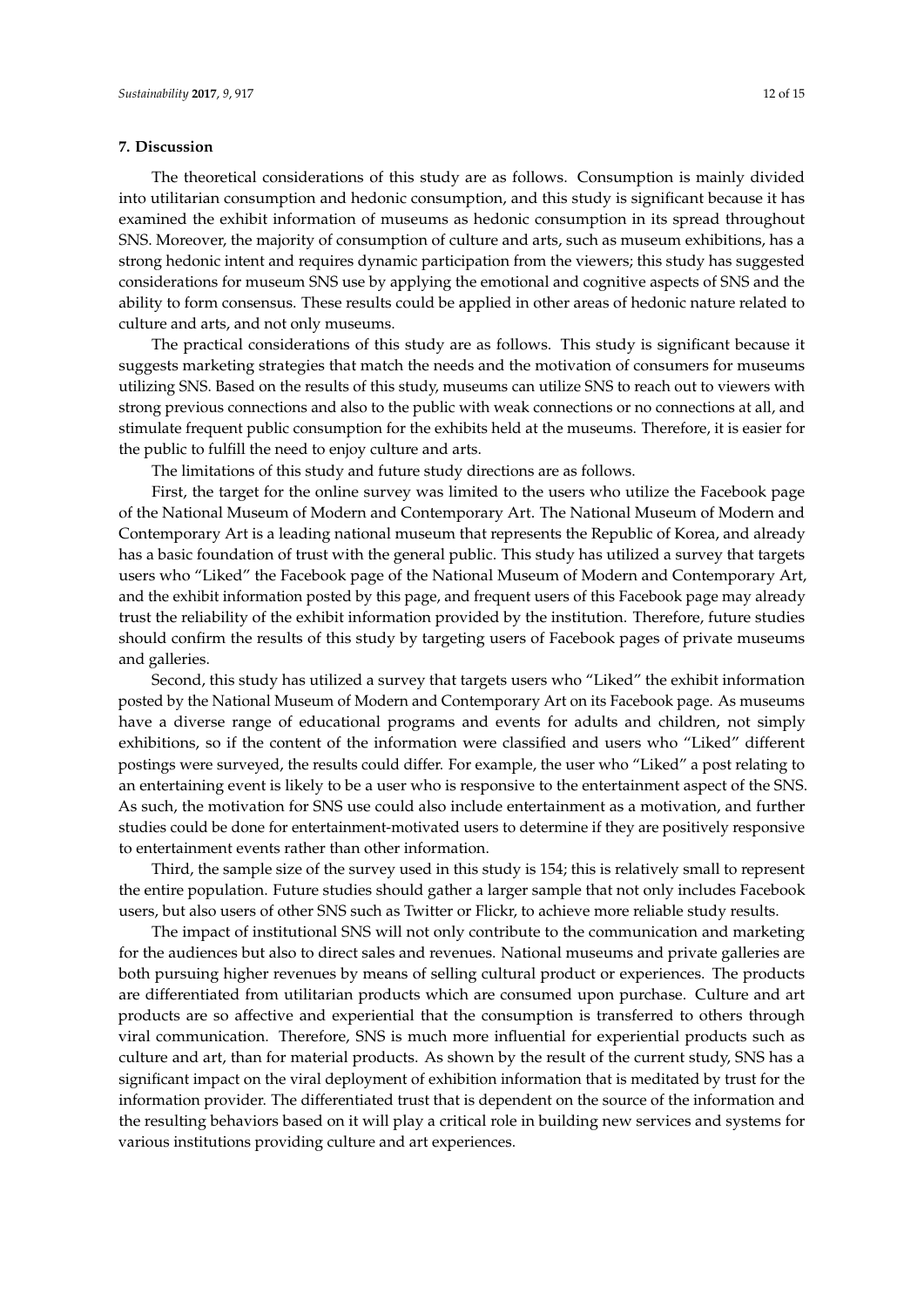**Acknowledgments:** This work was supported by the Ministry of Education of the Republic of Korea and the National Research Foundation of Korea (NRF-201502230002) and by Hongik University Research Fund.

**Author Contributions:** All authors contributed equally to this paper.

**Conflicts of Interest:** The authors declare no conflict of interest.

# <span id="page-12-3"></span><span id="page-12-2"></span>**Appendix A**

#### **Table A1.** Measurement items.

| Variable                  |                                 | <b>Item Content</b>                                                                                                                                                                                                                                                                                                                                                                                                                                                                                                                                                                             | Number<br>of Items | Source    |
|---------------------------|---------------------------------|-------------------------------------------------------------------------------------------------------------------------------------------------------------------------------------------------------------------------------------------------------------------------------------------------------------------------------------------------------------------------------------------------------------------------------------------------------------------------------------------------------------------------------------------------------------------------------------------------|--------------------|-----------|
| Motivation for<br>SNS use | Informational                   | Using Facebook is effective<br>Using Facebook is helpful<br>Using Facebook is functional<br>I need to use Facebook<br>Using Facebook is practical                                                                                                                                                                                                                                                                                                                                                                                                                                               | 5                  | 44        |
|                           | Relational                      | I think many friends around me use Facebook<br>I think most of my friends are using Facebook<br>I anticipate many friends will use Facebook in the future<br>I think most people are using Facebook<br>I think there will still be many people joining Facebook                                                                                                                                                                                                                                                                                                                                 |                    | <b>45</b> |
|                           |                                 | As a Facebook user, my position is very important to me<br>I am the type of person who likes to engage in Facebook<br>My Facebook activity is the important part in my life                                                                                                                                                                                                                                                                                                                                                                                                                     | 12                 | <b>46</b> |
|                           |                                 | I can develop relationships with others on Facebook<br>I can share opinions with others on Facebook<br>I can know new friends without embarrassment on Facebook<br>I could get the information that I am interested on Facebook                                                                                                                                                                                                                                                                                                                                                                 |                    | $[47]$    |
| Trust                     | Trust on the<br>institution     | The Facebook pages of domestic museums appear to be more trustworthy than<br>other Facebook pages I have visited<br>The Facebook pages of domestic museums represent a company or organization<br>that will deliver on promises made<br>My overall trust on the Facebook pages of domestic museums is<br>My overall believability of the information on the Facebook pages of domestic<br>museums is<br>My overall confidence in the recommendations on the Facebook pages of<br>domestic museums is                                                                                            |                    |           |
|                           | Trust on Friends                | Information on exhibition provided by my friends on Facebook appears to be<br>more trustworthy than the information provided by other people<br>Information on exhibition provided by my friends on Facebook represents an<br>organization that will deliver on promises made<br>My overall trust in information on exhibition provided by my friends on<br>Facebook is<br>My overall believability of information on exhibition provided by my friends on<br>Facebook is<br>My overall confidence in the recommendations on information on exhibition<br>provided by my friends on Facebook is | 5                  | [48]      |
|                           | Trust on the SNS<br>information | Information on exhibition provided on Facebook appears to be more trustworthy<br>than other information sources<br>Information on exhibition provided on Facebook represents an organization that<br>will deliver on promises made<br>My overall trust in information on exhibition provided on Facebook is<br>My overall believability of information on exhibition provided on Facebook is<br>My overall confidence in the recommendations on information on exhibition<br>provided on Facebook is                                                                                            | 5                  |           |
|                           | Word-of-mouth effect            | I would be willing to recommend the information on exhibition provided on<br>Facebook to my friends and relatives<br>I say positive things about the information on exhibition provided on Facebook<br>to other people<br>I am willing to recommend the information on exhibition provided on Facebook<br>to others who seek my advice                                                                                                                                                                                                                                                          | 3                  | <b>47</b> |

## **References**

- <span id="page-12-0"></span>1. Russo, A.; Peacock, D. Great expectations: Sustaining participation in social media spaces. In Proceedings of the Museums and the Web 2009, Indianapolis, IN, USA, 15–18 April 2009; Archives & Museum Informatics: Pittsburg, PA, USA, 2009; pp. 23–36.
- <span id="page-12-1"></span>2. Mangold, W.G.; Faulds, D.J. Social media: The new hybrid element of the promotion mix. *Bus. Horiz.* **2009**, *52*, 357–365. [\[CrossRef\]](http://dx.doi.org/10.1016/j.bushor.2009.03.002)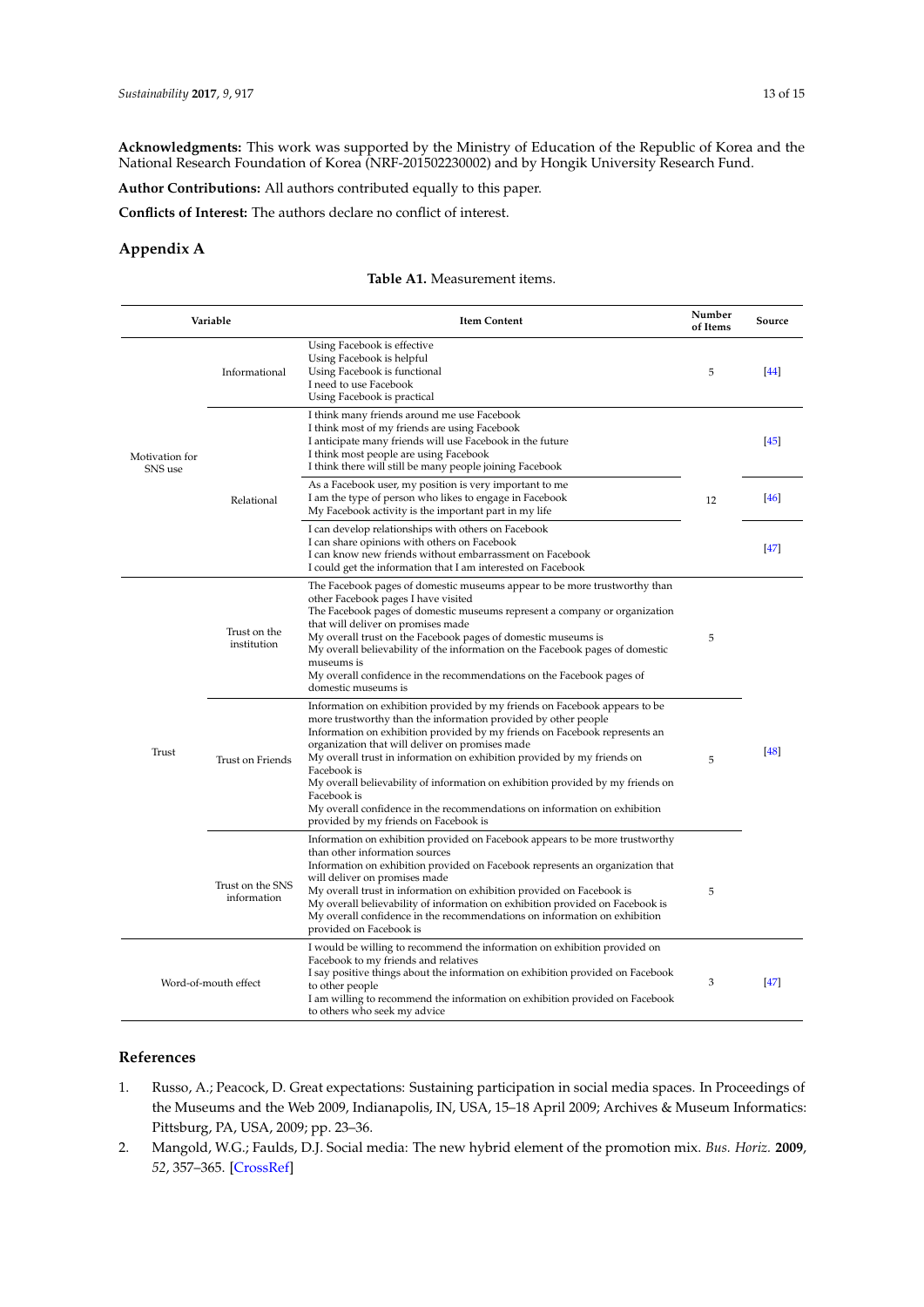- <span id="page-13-0"></span>3. Qualman, E. *Socialnomics: How Social Media Transforms the Way We Live and Do Business*, 2nd ed.; John Wiley & Sons: Hoboken, NJ, USA, 2011.
- <span id="page-13-1"></span>4. O'Keeffe, G.S.; Clarke-Pearson, K. The impact of social media on children, adolescents, and families. *Pediatrics* **2011**, *127*, 800–804. [\[CrossRef\]](http://dx.doi.org/10.1542/peds.2011-0054) [\[PubMed\]](http://www.ncbi.nlm.nih.gov/pubmed/21444588)
- <span id="page-13-2"></span>5. Fillis, I. Art for art's sake or art for business sake: an exploration of artistic product orientation. *Market. Rev.* **2006**, *6*, 29–40. [\[CrossRef\]](http://dx.doi.org/10.1362/146934706776861573)
- <span id="page-13-3"></span>6. Kramer, A.D.I; Guillory, J.E.; Hancock, J.T. Experimental evidence of massive-scale emotional contagion through social networks. *Proc. Natl. Acad. Sci. USA* **2014**, *111*, 8788–8790. [\[CrossRef\]](http://dx.doi.org/10.1073/pnas.1320040111) [\[PubMed\]](http://www.ncbi.nlm.nih.gov/pubmed/24889601)
- <span id="page-13-5"></span><span id="page-13-4"></span>7. Kim, Y.J. Facebook Uses and Gratifications. *Media Gend. Cult.* **2011**, *20*, 71–105.
- 8. Han, H.J.; Lee, K.M. Consumer information sharing in social media. *J. Consum. Stud.* **2014**, *25*, 21–44.
- <span id="page-13-6"></span>9. Fletcher, A.; Lee, M. Current social media uses and evaluation in American museums. *Mus. Manag. Curatorship* **2012**, *27*, 505–521. [\[CrossRef\]](http://dx.doi.org/10.1080/09647775.2012.738136)
- <span id="page-13-7"></span>10. Blumler, J.G. The role of theory in uses and gratifications studies. *Commun. Res.* **1979**, *6*, 9–36. [\[CrossRef\]](http://dx.doi.org/10.1177/009365027900600102)
- <span id="page-13-8"></span>11. Stafford, T.F.; Stafford, M.R.; Schkade, L.L. Determining uses and gratifications for the Internet. *Decis. Sci. J.* **2004**, *35*, 259–288. [\[CrossRef\]](http://dx.doi.org/10.1111/j.00117315.2004.02524.x)
- <span id="page-13-9"></span>12. Kim, Y.Y.; Kim, K.H. A study on for the vitalization of cultural goods market by using SNS: Focused on traditional crafted products. *Korea Sci. Art Forum* **2013**, *13*, 123–132. [\[CrossRef\]](http://dx.doi.org/10.17548/ksaf.2013.08.13.123)
- <span id="page-13-10"></span>13. Rintamäki, T.; Kuusela, H.; Kanto, A.; Spence, M.T. Decomposing the value of department store shopping into utilitarian, hedonic and social dimensions: Evidence from Finland. *Int. J. Retail Distrib. Manag.* **2006**, *34*, 6–24. [\[CrossRef\]](http://dx.doi.org/10.1108/09590550610642792)
- <span id="page-13-11"></span>14. Wang, Y.; Fesenmaier, D.R. Towards understanding members' general participation in and active contribution to an online travel community. *Tour. Manag.* **2004**, *25*, 709–722. [\[CrossRef\]](http://dx.doi.org/10.1016/j.tourman.2003.09.011)
- <span id="page-13-12"></span>15. Leung, L.; Wei, R. More than just talk on the move: Use and gratifications of the cellular phone. *Journal. Mass Commun. Q.* **2000**, *77*, 308–320. [\[CrossRef\]](http://dx.doi.org/10.1177/107769900007700206)
- <span id="page-13-13"></span>16. Choi, E.J. Is the power of emerging SNS going out? *Korean J. Consum. Advert. Psychol.* **2012**, *13*, 229–253.
- <span id="page-13-14"></span>17. Hong, S.Y.; Oh, J.C. Comparative analysis on social network service users access: Based on Twitter, Facebook, KakaoStory. *J. Internet Comput. Serv.* **2012**, *13*, 9–16. [\[CrossRef\]](http://dx.doi.org/10.7472/jksii.2012.13.6.9)
- <span id="page-13-15"></span>18. Gülnar, B.; Balci, S.; Cakir, V. Motivations of Facebook, Youtube and similar Websites users. *Türk Dunyasi Sosyal Bilimler Dergisi* **2010**, *54*, 161–184.
- <span id="page-13-16"></span>19. Koh, S.M.; Hwang, B.H.; Ji, Y.G. A study on social network service and online social capital: Focusing on a Korean and Chinese case. *J. Soci. e-Bus. Stud.* **2010**, *15*, 103–118.
- <span id="page-13-17"></span>20. Kim, H.S.; Eune, J.H. Usefulness of Acquaintance Recommendation through SNS. Available online: [https:](https://www.dbpia.co.kr/Journal/ArticleDetail/NODE01880558?TotalCount=0&Seq=18&isIdentifyAuthor=1&Collection=0&isFullText=0&specificParam=0&SearchMethod=0&Page=1&PageSize=20) [//www.dbpia.co.kr/Journal/ArticleDetail/NODE01880558?TotalCount=0&Seq=18&isIdentifyAuthor=](https://www.dbpia.co.kr/Journal/ArticleDetail/NODE01880558?TotalCount=0&Seq=18&isIdentifyAuthor=1&Collection=0&isFullText=0&specificParam=0&SearchMethod=0&Page=1&PageSize=20) [1&Collection=0&isFullText=0&specificParam=0&SearchMethod=0&Page=1&PageSize=20](https://www.dbpia.co.kr/Journal/ArticleDetail/NODE01880558?TotalCount=0&Seq=18&isIdentifyAuthor=1&Collection=0&isFullText=0&specificParam=0&SearchMethod=0&Page=1&PageSize=20) (accessed on 30 May 2017).
- <span id="page-13-18"></span>21. Kim, N.I.; Lee, S.B. The effect of public lifestyle on motivation and behavior using social media. *Korean J. Advert. Public Relat.* **2011**, *13*, 306–341.
- <span id="page-13-19"></span>22. Lee, S.Y.; Nae, G.Y. Audience activity in micro-blog: Exploring production activity in Twitter and Me2day. *Korean J. Broadcast. Telecommun. Res.* **2010**, *73*, 171–200.
- <span id="page-13-20"></span>23. Hoffman, D.L.; Nova, T.P. Marketing in hypermedia computer-mediated environments: Conceptual foundations. *J. Market.* **1996**, *60*, 50–68. [\[CrossRef\]](http://dx.doi.org/10.2307/1251841)
- <span id="page-13-21"></span>24. Mudambi, S.M.; Schuff, D. What makes a helpful review? A study of customer reviews on Amazon.com. *MIS Q.* **2010**, *34*, 185–200.
- <span id="page-13-22"></span>25. O'Riordan, S.; Feller, J.; Nagle, T. The impact of social network sites on the consumption of cultural goods. In Proceedings of the European Conference on Information Systems (ECIS), Helsinki, Finland, 9–11 June 2011; pp. 203–208.
- <span id="page-13-23"></span>26. Park, J.Y. The effects of the characteristics of word of mouth information communicated through SNS's on word of mouth effects. *Korean J. Tour. Res.* **2013**, *27*, 385–408.
- <span id="page-13-24"></span>27. Lee, H.S. Influence of SNS digital characteristics on cultural contents purchase intention. *J. Korea Contents Assoc.* **2012**, *12*, 336–345. [\[CrossRef\]](http://dx.doi.org/10.5392/JKCA.2012.12.07.336)
- <span id="page-13-25"></span>28. Hamman, B. Two Voices: Social Presence, Participation, and Credibility in Online News. Master's Thesis, University of Missouri-Columbia, Columbia, DC, USA, December 2006.